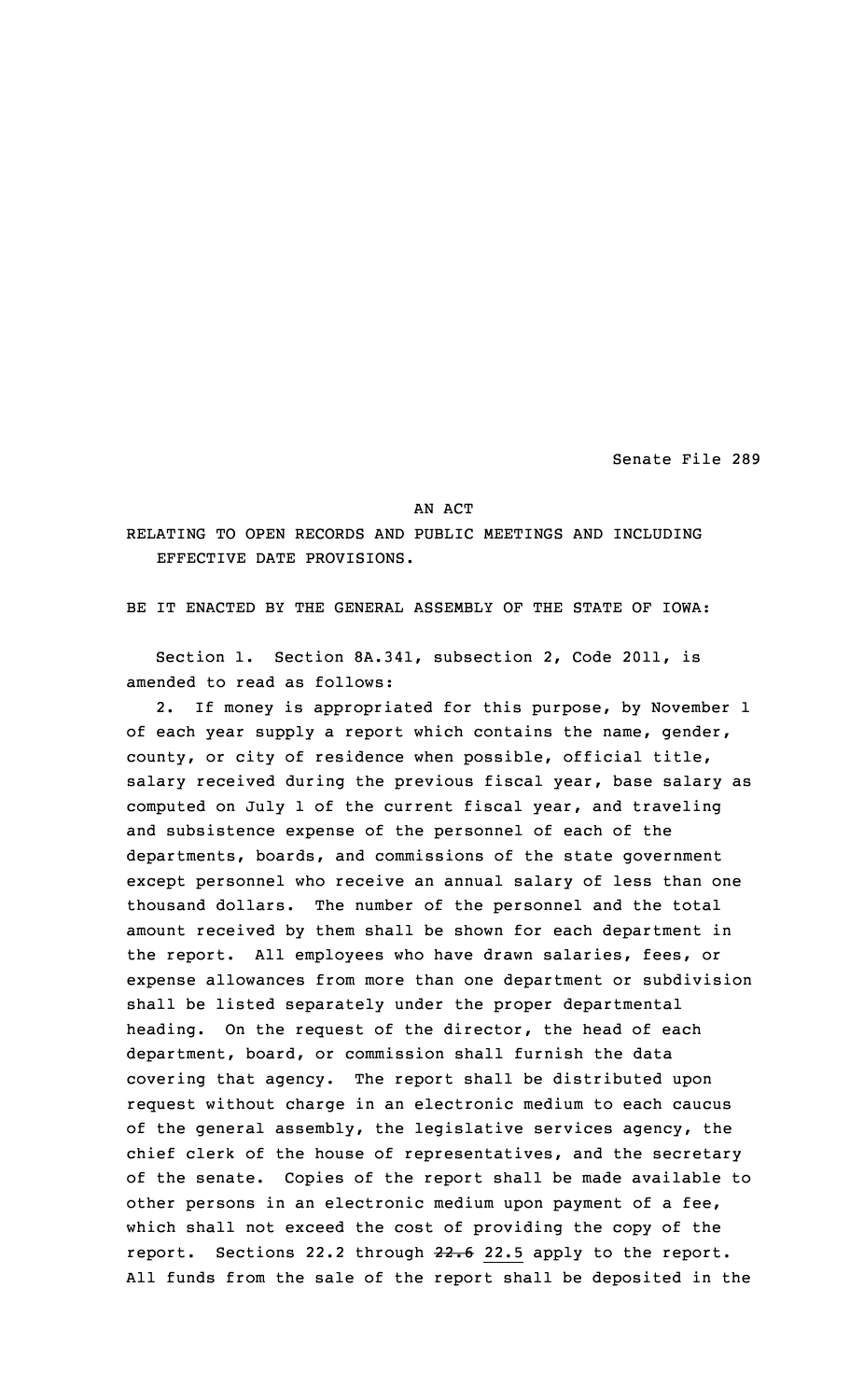printing revolving fund established in section 8A.345.

Sec. 2. Section 8E.202, subsection 1, unnumbered paragraph 1, Code 2011, is amended to read as follows:

The department and each agency shall provide for the widest possible dissemination of information between agencies and the public relating to the enterprise strategic plan and agency strategic plans, including but not limited to internet access. This section does not require the department or an agency to release information which is classified as <sup>a</sup> confidential record under this Code, including but not limited to section 22.7 law.

Sec. 3. Section 8E.202, subsection 3, Code 2011, is amended to read as follows:

3. A record which is confidential under this Code, including but not limited to section 22.7, law shall not be released to the public under this section.

Sec. 4. Section 21.4, subsections 1 and 3, Code 2011, are amended to read as follows:

1. <sup>A</sup> Except as provided in subsection 3, <sup>a</sup> governmental body, except township trustees, shall give notice of the time, date, and place of each meeting including <sup>a</sup> reconvened meeting of the governmental body, and its the tentative agenda of the meeting, in <sup>a</sup> manner reasonably calculated to apprise the public of that information. Reasonable notice shall include advising the news media who have filed <sup>a</sup> request for notice with the governmental body and posting the notice on <sup>a</sup> bulletin board or other prominent place which is easily accessible to the public and clearly designated for that purpose at the principal office of the body holding the meeting, or if no such office exists, at the building in which the meeting is to be held.

3. Subsection 1 does not apply to any of the following:

*a.* <sup>A</sup> meeting reconvened within four hours of the start of its recess, where an announcement of the time, date, and place of the reconvened meeting is made at the original meeting in open session and recorded in the minutes of the meeting and there is no change in the agenda.

*b.* <sup>A</sup> meeting held by <sup>a</sup> formally constituted subunit of <sup>a</sup> parent governmental body may conduct a meeting without notice as required by this section during a lawful meeting of the parent governmental body<sub> $\tau$ </sub> or during a recess in that meeting of up to four hours, or <sup>a</sup> meeting of that subunit immediately following that the meeting of the parent governmental body, if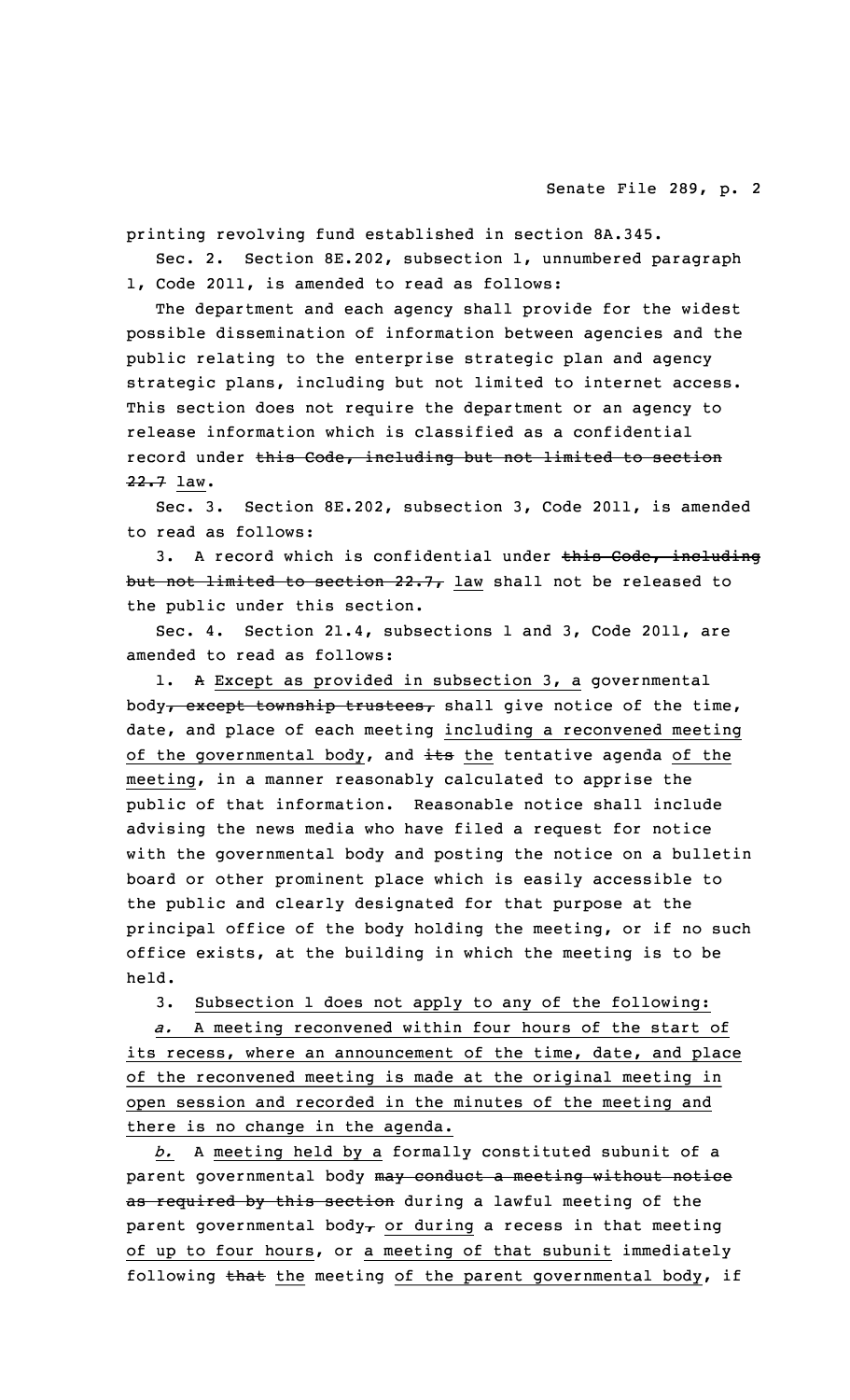the meeting of the that subunit is publicly announced in open session at the parent meeting and the subject of the meeting reasonably coincides with the subjects discussed or acted upon by the parent governmental body.

Sec. 5. Section 21.5, subsection 1, paragraph j, Code 2011, is amended to read as follows:

*j.* To discuss the purchase or sale of particular real estate only where premature disclosure could be reasonably expected to increase the price the governmental body would have to pay for that property or reduce the price the governmental body would receive for that property. The minutes and the tape audio recording of <sup>a</sup> session closed under this paragraph shall be available for public examination when the transaction discussed is completed.

Sec. 6. Section 21.5, subsection 4, Code 2011, is amended to read as follows:

4. <sup>A</sup> governmental body shall keep detailed minutes of all discussion, persons present, and action occurring at <sup>a</sup> closed session, and shall also tape audio record all of the closed session. The detailed minutes and tape audio recording of a closed session shall be sealed and shall not be public records open to public inspection. However, upon order of the court in an action to enforce this chapter, the detailed minutes and tape audio recording shall be unsealed and examined by the court in camera. The court shall then determine what part, if any, of the minutes should be disclosed to the party seeking enforcement of this chapter for use in that enforcement proceeding. In determining whether any portion of the minutes or recording shall be disclosed to such <sup>a</sup> party for this purpose, the court shall weigh the prejudicial effects to the public interest of the disclosure of any portion of the minutes or recording in question, against its probative value as evidence in an enforcement proceeding. After such <sup>a</sup> determination, the court may permit inspection and use of all or portions of the detailed minutes and tape audio recording by the party seeking enforcement of this chapter. <sup>A</sup> governmental body shall keep the detailed minutes and tape audio recording of any closed session for <sup>a</sup> period of at least one year from the date of that meeting, except as otherwise required by law.

Sec. 7. Section 21.6, subsection 3, paragraph a, Code 2011, is amended to read as follows:

*a.* Shall assess each member of the governmental body who participated in its violation damages in the amount of not more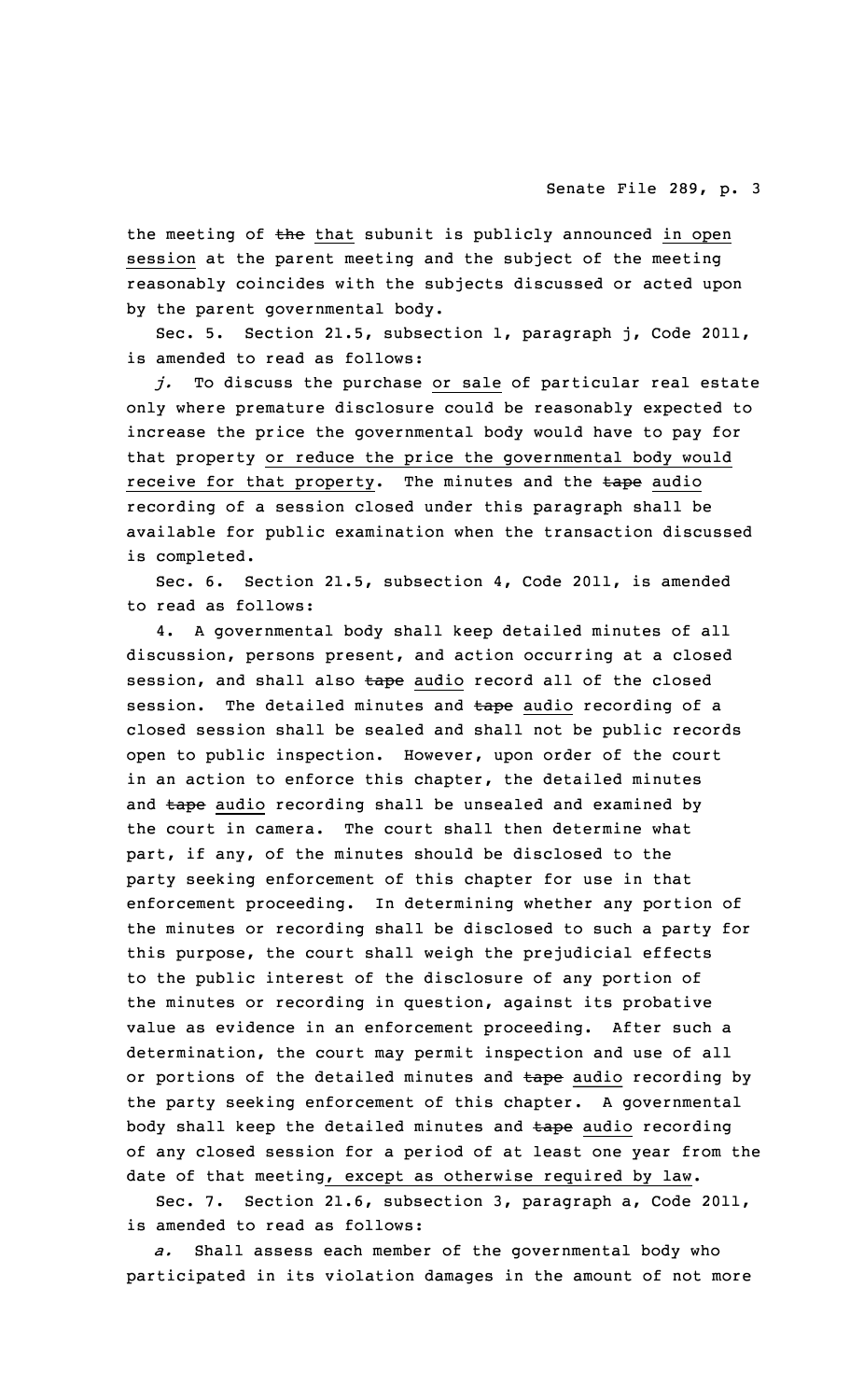## Senate File 289, p. 4

than five hundred dollars nor and not less than one hundred dollars. However, if <sup>a</sup> member of <sup>a</sup> governmental body knowingly participated in such <sup>a</sup> violation, damages shall be in the amount of not more than two thousand five hundred dollars and not less than one thousand dollars. These damages shall be paid by the court imposing it to the state of Iowa, if the body in question is <sup>a</sup> state governmental body, or to the local government involved if the body in question is <sup>a</sup> local governmental body. <sup>A</sup> member of <sup>a</sup> governmental body found to have violated this chapter shall not be assessed such damages if that member proves that the member did any of the following:

(1) Voted against the closed session.

(2) Had good reason to believe and in good faith believed facts which, if true, would have indicated compliance with all the requirements of this chapter.

(3) Reasonably relied upon a decision of a court, or a formal opinion of the attorney general, or the attorney for the governmental body, given in writing, or as memorialized in the minutes of the meeting at which <sup>a</sup> formal oral opinion was given, or an advisory opinion of the attorney general or the attorney for the governmental body, given in writing.

Sec. 8. Section 22.7, subsection 7, Code 2011, is amended to read as follows:

7. Appraisals or appraisal information concerning the sale or purchase of real or personal property for public purposes, prior to public announcement of a project the execution of any contract for such sale or the submission of the appraisal to the property owner or other interest holders as provided in section 6B.45.

Sec. 9. Section 22.7, subsection 10, Code 2011, is amended by striking the subsection.

Sec. 10. Section 22.7, subsection 11, Code 2011, is amended to read as follows:

11. *a.* Personal information in confidential personnel records of public government bodies including but not limited to cities, boards of supervisors and school districts relating to identified or identifiable individuals who are officials, officers, or employees of the government bodies. However, the following information relating to such individuals contained in personnel records shall be public records:

(1) The name and compensation of the individual including any written agreement establishing compensation or any other terms of employment excluding any information otherwise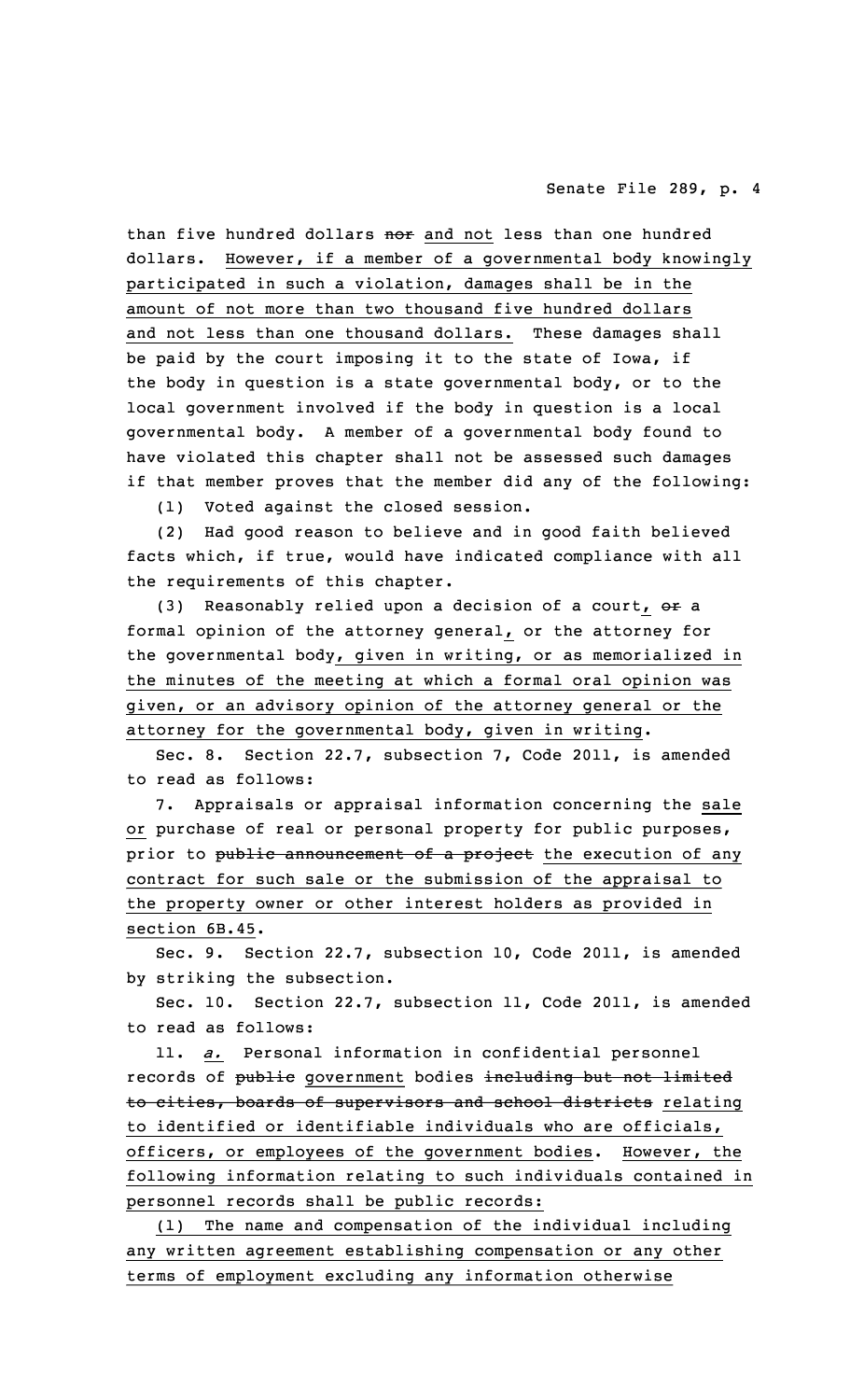excludable from public information pursuant to this section or any other applicable provision of law. For purposes of this paragraph, *"compensation"* means payment of, or agreement to pay, any money, thing of value, or financial benefit conferred in return for labor or services rendered by an official, officer, or employee plus the value of benefits conferred including but not limited to casualty, disability, life, or health insurance, other health or wellness benefits, vacation, holiday, and sick leave, severance payments, retirement benefits, and deferred compensation.

(2) The dates the individual was employed by the government body.

(3) The positions the individual holds or has held with the government body.

(4) The educational institutions attended by the individual, including any diplomas and degrees earned, and the names of the individual's previous employers, positions previously held, and dates of previous employment.

(5) The fact that the individual was discharged as the result of <sup>a</sup> final disciplinary action upon the exhaustion of all applicable contractual, legal, and statutory remedies.

*b.* Personal information in confidential personnel records of government bodies relating to student employees shall only be released pursuant to 20 U.S.C. § 1232g.

Sec. 11. Section 22.10, subsection 3, paragraph b, Code 2011, is amended to read as follows:

*b.* Shall assess the persons who participated in its violation damages in the amount of not more than five hundred dollars nor and not less than one hundred dollars. However, if <sup>a</sup> person knowingly participated in such <sup>a</sup> violation, damages shall be in the amount of not more than two thousand five hundred dollars and not less than one thousand dollars. These damages shall be paid by the court imposing them to the state of Iowa if the body in question is <sup>a</sup> state government body, or to the local government involved if the body in question is <sup>a</sup> local government body. <sup>A</sup> person found to have violated this chapter shall not be assessed such damages if that person proves that the person either voted did any of the following:

(1) Voted against the action violating this chapter, refused to participate in the action violating this chapter, or engaged in reasonable efforts under the circumstances to resist or prevent the action in violation of this chapter, had.

(2) Had good reason to believe and in good faith believed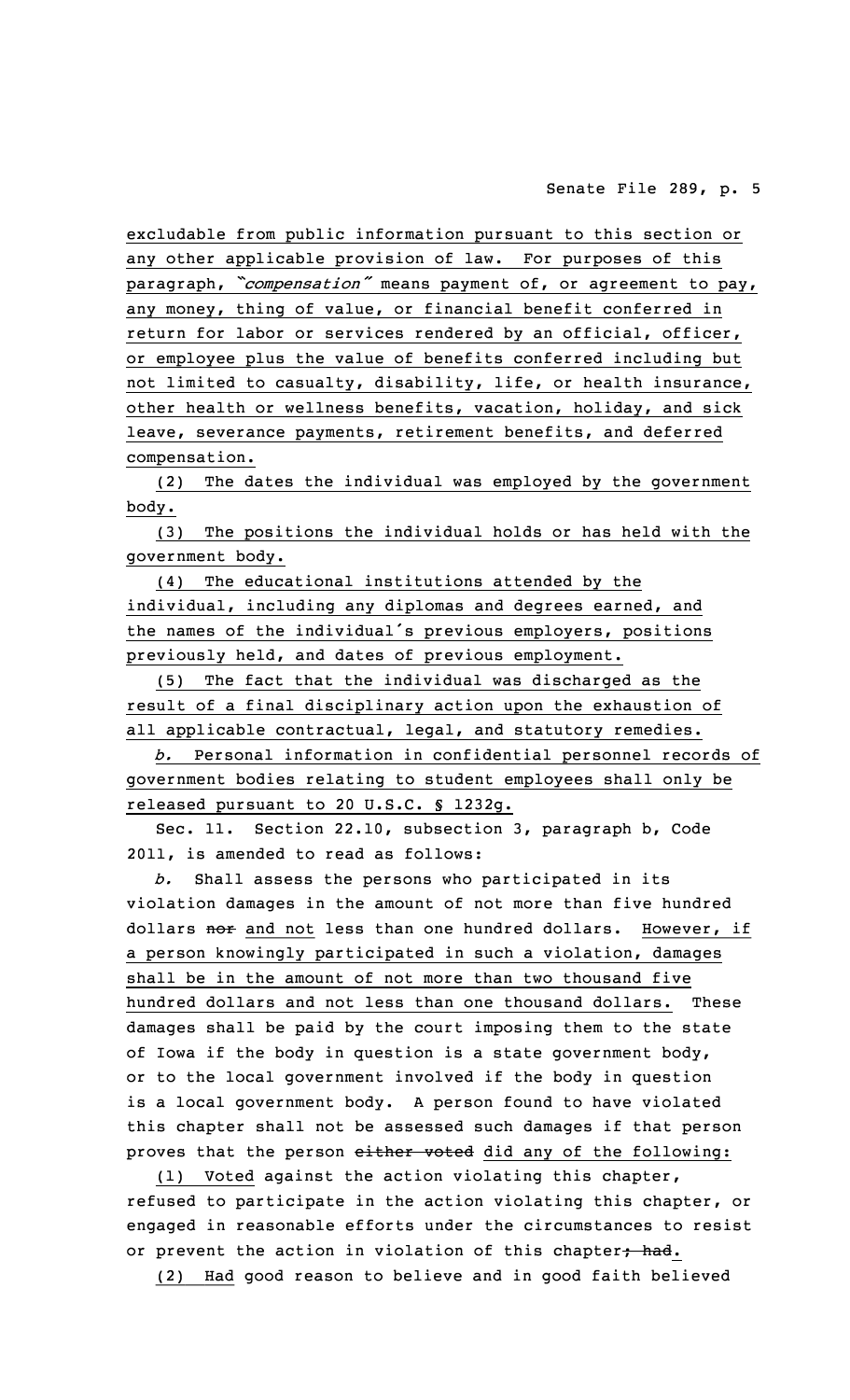facts which, if true, would have indicated compliance with the requirements of this chapter; or reasonably.

(3) Reasonably relied upon a decision of a court or an, a formal opinion of the attorney general, or the attorney for the government body, given in writing, or as memorialized in the minutes of the meeting at which <sup>a</sup> formal oral opinion was given, or an advisory opinion of the attorney general or the attorney for the government body, given in writing.

Sec. 12. Section 22.10, subsection 5, Code 2011, is amended by striking the subsection.

Sec. 13. Section 22.13, Code 2011, is amended by striking the section and inserting in lieu thereof the following:

**22.13 Settlements —— government bodies.**

When a government body reaches a final, binding, written settlement agreement that resolves <sup>a</sup> legal dispute claiming monetary damages, equitable relief, or <sup>a</sup> violation of <sup>a</sup> rule or statute, the government body shall, upon request and to the extent allowed under applicable law, prepare <sup>a</sup> brief summary of the resolution of the dispute indicating the identity of the parties involved, the nature of the dispute, and the terms of the settlement, including any payments made by or on behalf of the government body and any actions to be taken by the government body. <sup>A</sup> government body is not required to prepare <sup>a</sup> summary if the settlement agreement includes the information required to be included in the summary. The settlement agreement and any required summary shall be <sup>a</sup> public record.

Sec. 14. Section 22.14, subsection 3, Code 2011, is amended to read as follows:

3. If <sup>a</sup> fiduciary or other third party with custody of public investment transactions records fails to produce public records within <sup>a</sup> reasonable period of time as requested by the public body, the public body shall make no new investments with or through the fiduciary or other third party and shall not renew existing investments upon their maturity with or through the fiduciary or other third party. The fiduciary or other third party shall be liable for the penalties imposed under section 22.6 statute, common law, or contract due to the acts or omissions of the fiduciary or other third party and any other remedies available under statute, common law, or contract.

Sec. 15. Section 455K.4, subsection 4, Code 2011, is amended to read as follows:

4. Information that is disclosed under subsection 2,